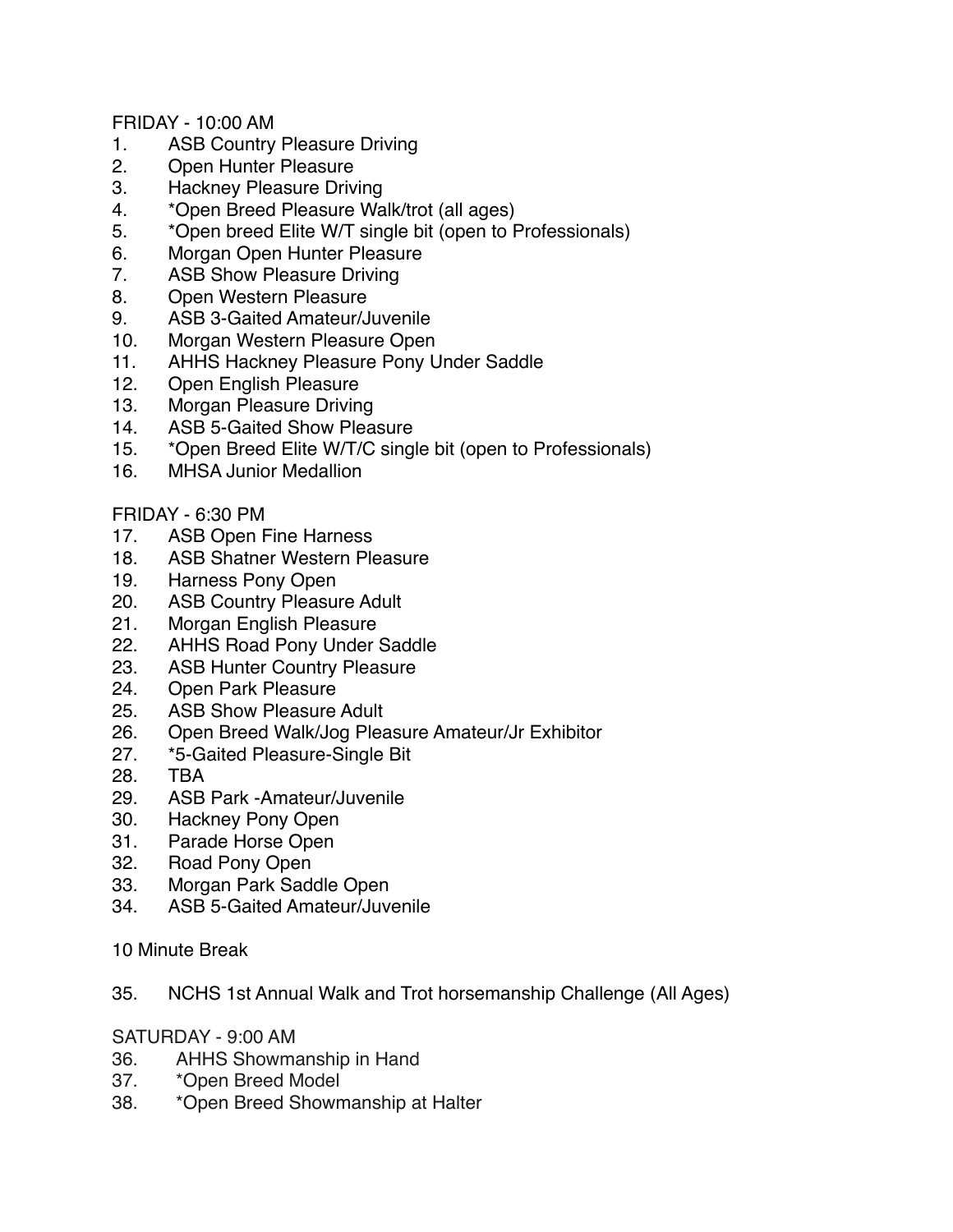- 39. \*Open Breed Model Championship
- 40. \*Open Breed Showmanship at Halter Championship

## SATURDAY - 10:00 AM

- 41. Open Pleasure Driving
- 42. UPHA 10 and Under Walk/Trot
- 43. TBA
- 44. Morgan English Pleasure Amateur
- 45. Saddleseat Equitation 17 and Under
- 46. ASB Western Country Pleasure
- 47. AHHS Hackney Pleasure Pony
- 48. \*Single Bit W/T/C
- 49. Open Breed Walk/Jog Pleasure Amateur/Jr Exhibitor Championship
- 50. ASB Show Pleasure 17 and Under
- 51. Open 2-year old Walk/Trot under Saddle
- 52. AHHS Road Pony to Bike
- 53. Morgan Hunter Amateur

## SATURDAY - 1 PM - ACADEMY DIVISION

- 54. Lead Line 8 & Under, not eligible for any other class in Academy Division
- 55. Lead Line 8 & under, Walk and Optional Gait or Pattern not eligible for any other other class in the Academy Division
- 56. Academy Hunt Seat/Western Walk/Trot Equitation
- 57. Academy Hunt Seat/Western Walk/Trot Horsemanship
- 58. Academy Walk/Trot 10 & Under Equitation
- 59. Academy Walk/Trot 10 & Under Horsemanship
- 60. Academy Walk/Trot 11-17 Equitation
- 61. Academy Walk/Trot 11-17 Horsemanship
- 62. Academy Walk/Trot 18 & Over Equitation
- 63. Academy Walk/Trot 18 & Over Horsemanship
- 64. Academy Hunt Seat/Western WrTIC Equitation
- 65. Academy Hunt Seat/Western WrTIC Horsemanship
- 66. Academy W/T/C 17 & Under Equitation
- 67. Academy W/T/C 17 & Under Horsemanship
- 68. Academy W/T/C 18 & Over Equitation
- 69. Academy W/T/C 18 & Over Horsemanship

## SATURDAY - 6:30 PM

- 70. ASB Fine Harness Jackpot
- 71. \*Open Pleasure Walk/Trot Championship (All Ages)
- 72. ASB Country Pleasure 17 and Under
- 73. \*Single Bit Walk/Trot
- 74. Hackney Pleasure Driving Stake<br>75. ASB 3-Gaited Jackpot
- ASB 3-Gaited Jackpot
- 76. Open English Pleasure Stake